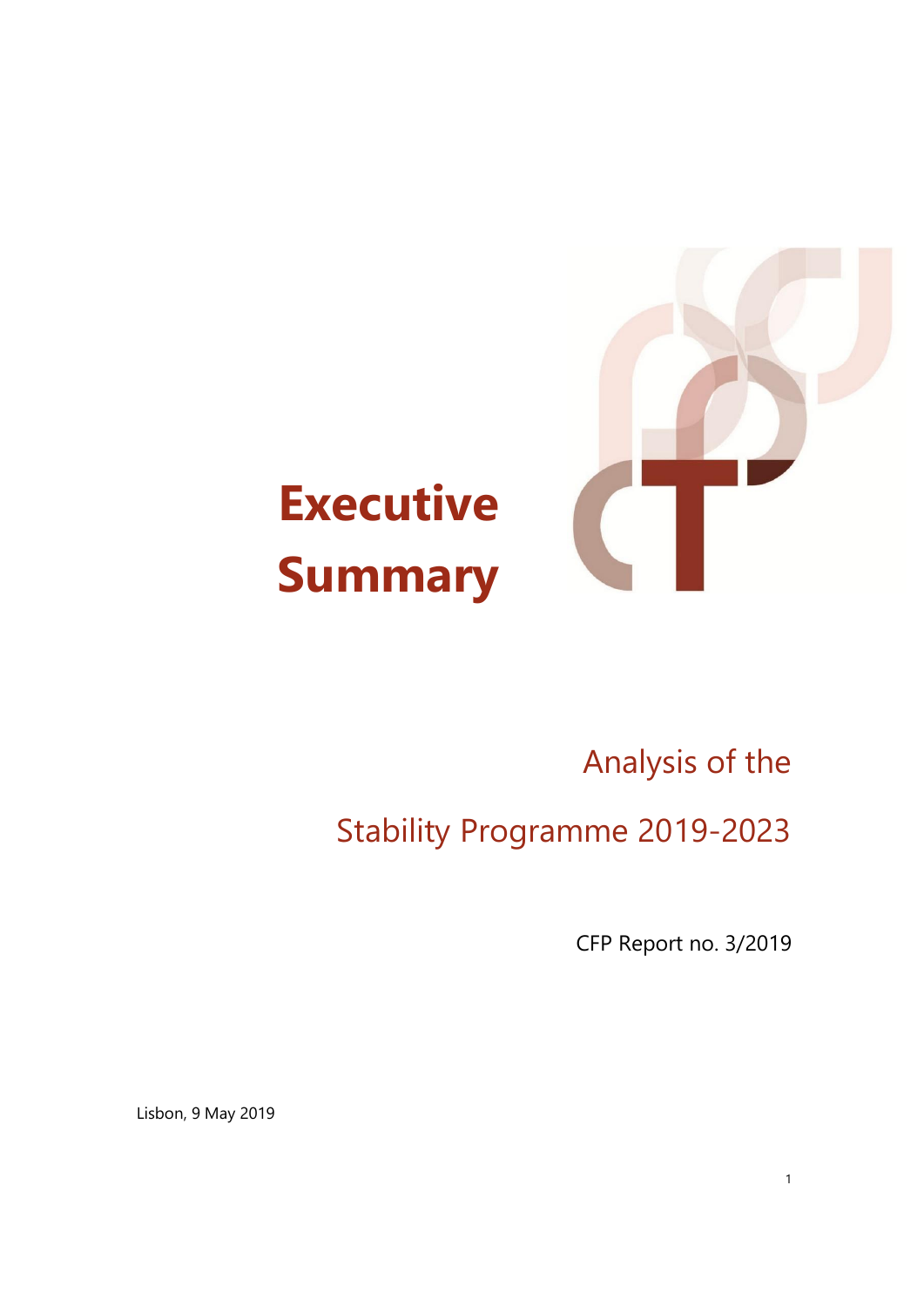## **EXECUTIVE SUMMARY**

The [Stability Programme 2019-2023](http://app.parlamento.pt/webutils/docs/doc.pdf?path=6148523063446f764c324679626d56304c334e706447567a4c31684a53556c4d5a5763765130394e4c7a564454305a4e5153394562324e31625756756447397a52573530615752685a47567a525868305a584a7559584d764e54686a596d4a6c4e544d744d474931597930304d6a41794c574a694d6a5574596a56694d47526c595746684e575a6b4c6e426b5a673d3d&fich=58cbbe53-0b5c-4202-bb25-b5b0deaaa5fd.pdf&Inline=true) (SP/2019) foresees an improvement in the trajectory of the budget balance, that should reach a surplus from 2020 onwards. However, compared to the April SP/2018, the trajectory of the overall balance and the primary balance was revised downwards.



Source: INE and Ministry of Finance. CFP calculations. | Note: non-adjusted values.

The exception is 2019 since the deficit forecast of 0.2% of GDP is maintained, despite the impact of the Novo Banco capital injection which is 749 M€ larger than foreseen in SB/2019. This is achieved through an upward revision in revenue and a lower forecast for public investment (GFCF). Over the three-year period 2020-2022, smaller budget surpluses are expected (-0.5 p.p. of GDP/year on average), even if expenditure on interest is being revised downwards (-0.3 p.p. of GDP/year on average). Therefore, the forecasts for the primary balance over that period are revised further downwards (-0.8 p.p. of GDP/year on average).

In net terms, the new policy measures contribute just marginally to the budget balance improvement between 2019 and 2023. From 2020 onwards, the Ministry of Finance expects that the overall effect of the policy measures represents an improvement of just 66 M€ in the budget balance.

From 2018 to the end of the forecast time horizon, the relative weight of General Government revenue is expected to fall by 0.5 p.p. of GDP, and a slight decrease in the tax burden is expected – down 0.4 p.p. of GDP, after having reached 35.2% of nominal GDP in 2018.

SP/2019 foresees a smaller decrease in the weight of public expenditure in GDP than in the previous Programme, due to the contributions of both primary expenditure and interest. The Ministry of Finance expects that compensation of employees and social benefits, which together accounted for around two-thirds of public expenditure in 2018 (29.0% of GDP) will contribute to the decline in the expenditure ratio up to 2023 (of -0.4 and -0.2 p.p. of GDP, respectively).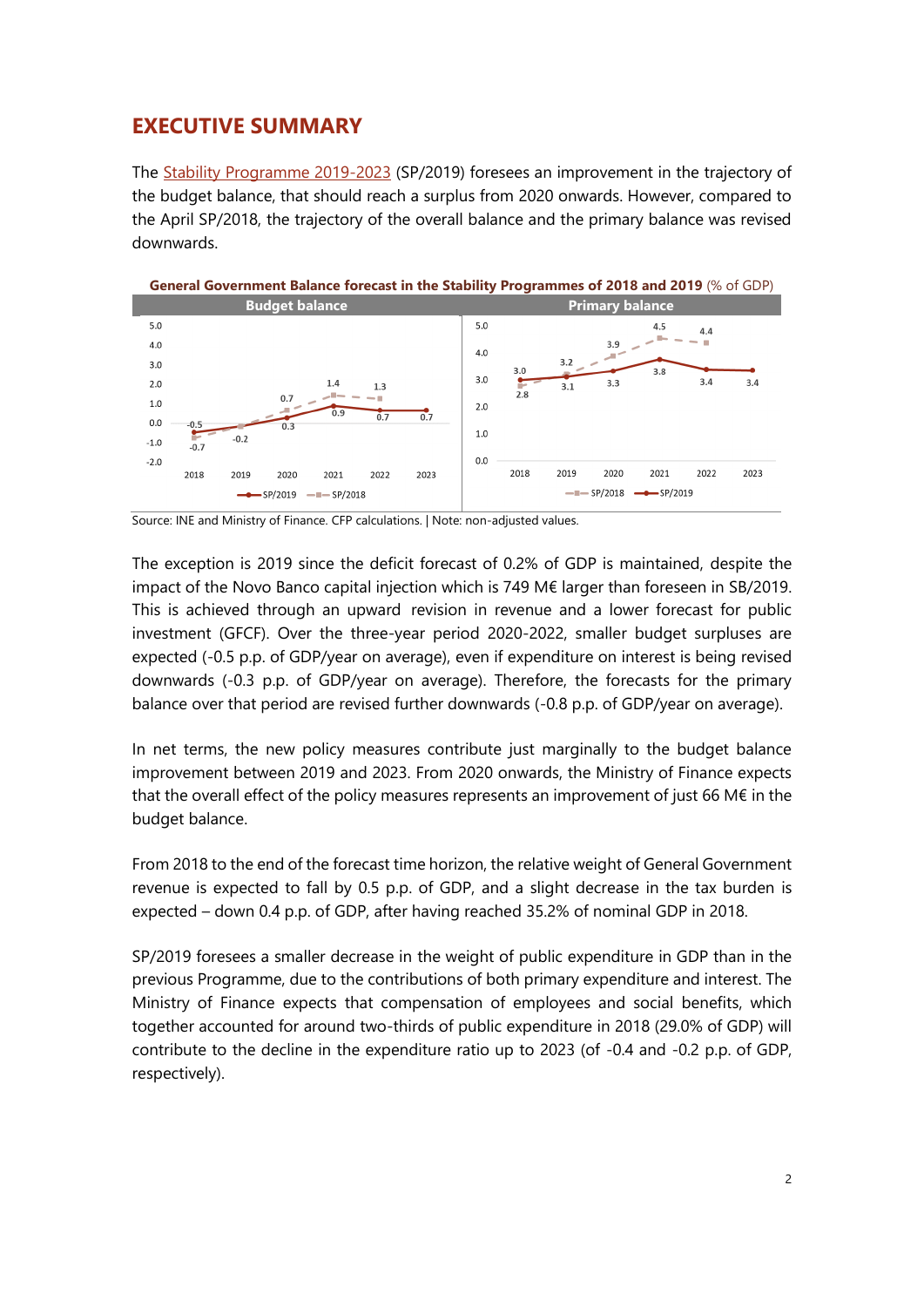However, until 2023 the Ministry of Finance predicts nominal increases in compensation of employees and social benefits, although they are accommodated by the higher growth foreseen for nominal GDP. Regarding compensation of employees, for 2022 the Programme considers an additional expenditure of 0.5 p.p. of GDP compared to the amount forecast in SP/2018 (an upward revision of 1 037 M€). For social benefits, the increase is of 0.4 p.p. of GDP or 869 M€ that year, of which 531 M€ relate to social transfers in kind (including support for tariff reduction of public transport and the system of gratuity of textbooks in state's basic education and secondary schools).



From 2018 to 2023, SP/2019 predicts a decrease in the public debt ratio from 121.5% to 99.6% of GDP, although at a slower rate than stated in the previous budgetary planning document. The forecast for the primary balance explains over three-quarters of the decrease in the public debt ratio.

As regards structural adjustment, SP/2019 points to less favourable structural balances between 2020 and 2022 (down 0.7 p.p. of GDP) compared with those foreseen in the SP/2018. Taking into consideration the macroeconomic scenario underlying SP/2019, the planned improvement in the structural balance forecast for 2019 suggests there is a risk of a deviation from the adjustment path recommended by the EU Council.

The *ex-ante* assessment conducted by the CFP on SP/2019 points to a risk of a deviation from the adjustment path recommended to meet the Medium-Term Objective (MTO), which is not the case in 2020, as the MTO will be achieved and exceeded that year. For the later years of the Programme the Ministry of Finance foresees a budget position that is above the MTO.

Also, in regard to 2019, the progress forecast by the Ministry of Finance is not consistent with the expenditure benchmark set by the European Council and even constitutes a risk of a significant deviation, since, unlike the structural balance, this indicator does not benefit from the decrease in interest charges nor from the unexpected revenue gains.

The debt ratio developments forecast by the Ministry of Finance suggests Portugal will comply with the transitional debt rule in 2019 and with the general rule from 2020 until the end of the forecast time horizon.